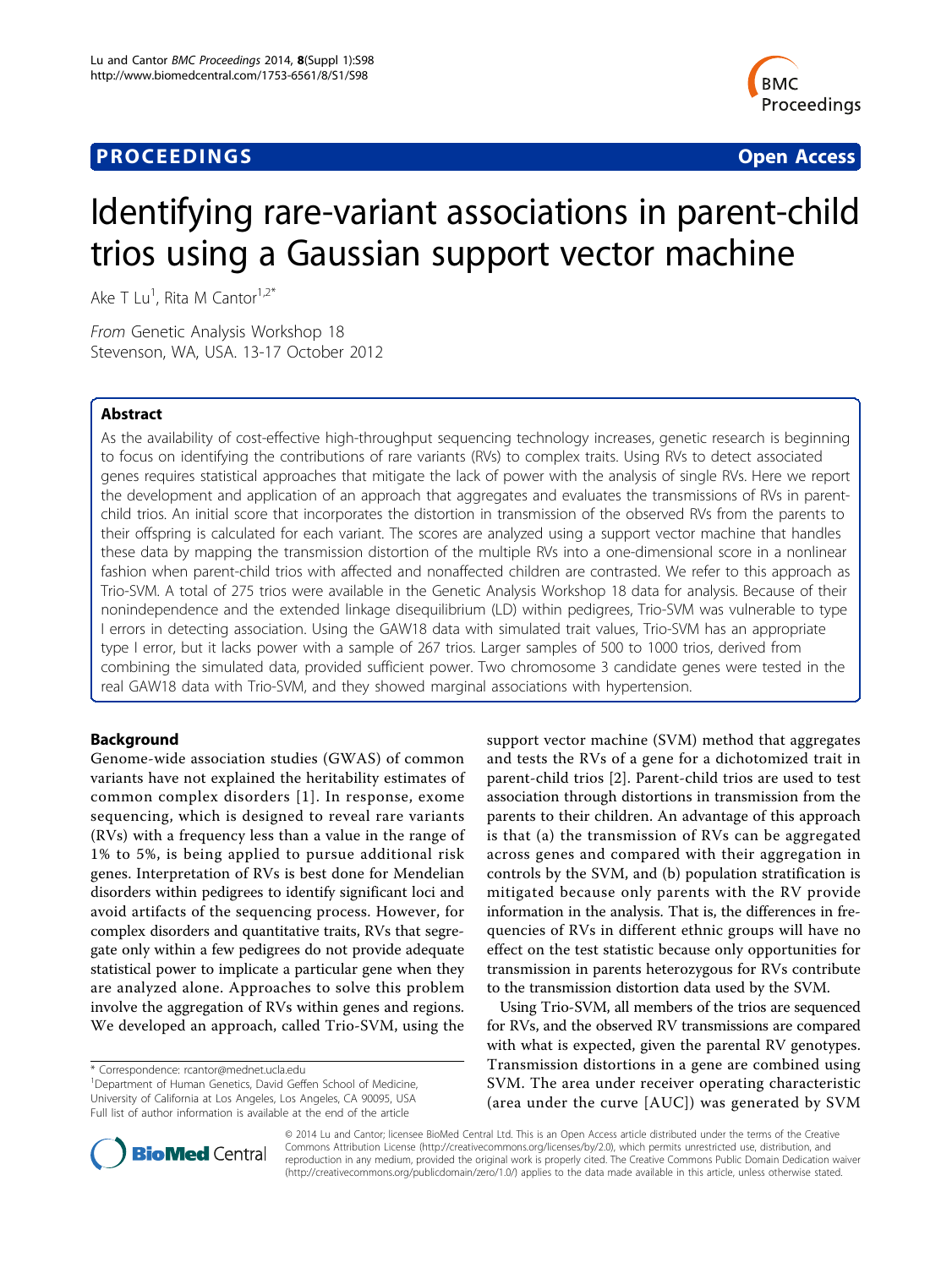when contrasting the transmission between affected and unaffected children is estimated for each gene under analysis and used as the test statistic. The strength of Trio-SVM is that it allows for each RV to either confer risk or to be protective and contribute to an overall score in which the direction of the effect for each RV is not a factor in the score.

One potential concern is the availability and choice of control groups for the SVM. First, the control sample should be beyond the age of risk for the disorder under analysis and have appropriate environmental exposures when those are known to be important. Second, to provide an opportunity for transmission of RVs from parents to their children, ethnic matching, although not necessary, may be helpful. An interesting choice might be the unaffected siblings from the trios in the study because they would have the same opportunities to inherit the RVs that are transmitted to their affected siblings.

## Methods

#### An overview of support vector machine

The purpose of the SVM is to discriminate between two groups using a set of variables. It is particularly useful when the number of variables is greater than the number of individuals in the data set. SVM is based on a model with N ordered pairs  $(y_i, x_i)$  where  $y_i$  is a binary outcome with a vertex −1 assigned to one group and +1 to the other and,  $x_i = (x_{ij})$ ,  $j = 1, 2, ..., M$ , is a vector with M predictors.

If "." denotes the dot product and " $\wedge$ " the parameter estimate, SVM constructs two hyperplanes in space, *H*<sub>1</sub> :  $x_i \cdot w + b = -1$  and  $H_2$  :  $x_i \cdot w + b = +1$  in which the weights  $w$  and the offset  $b$  are estimated to maximize the separation of  $\left(\frac{2}{11}\right)$  $\frac{1}{||w||}$ ) between *H*<sub>1</sub> and *H*<sub>2</sub>, with the constraint  $\gamma_i$  ( $x_i$ . $w$  +  $b$ ) − 1 ≥ 0;  $\forall i$  (i.e., all of the observations of two groups are separated by the two hyperplanes). The optimization is equivalent to minimizing  $L_p = \frac{1}{2} ||w||^2 + \sum_{i}^{N} \alpha_i (1 - \gamma_i (x_i \cdot w + b))$ , with respect to *w* and *b*, where  $\alpha_i \geq 0$  are Lagrange multipliers. Geometrically,  $\hat{w}$  is a function of  $N_s$  support vectors, with nonzero  $\alpha_i$  that locate on the margins of  $H_1$  and  $H_2$ , and the solution of  $w.x_i$  is given by  $\sum_{i=1}^{N_s}$ 

*s* α*sysxs*. *xi* .

SVM provides the advantage of allowing *M* to be > *N* because the solution that estimates w is based on the support vectors. An additional advantage is the relaxation of linear mapping by using a kernel function  $K$  that corresponds to a nonlinear function  $\varphi$  such that  $x_i$ is replaced by  $\varphi(x_i)$  and  $x_s.x_i$  is replaced by  $(x_s, x_i) = \varphi(x_s) \cdot \varphi(x_i)$ . Using a Gaussian kernel with a

scale,  $\sigma_g^2$ , the dot product  $\widehat{w}. \varphi(x_i)$  is expressed as  $\sum_{s}^{N_s} \alpha_s y_s \exp(-\|x_s - x_i\|^2 / 2\sigma_g^2)$ . A penalty term (in general denoted by C) is added for a generalization of the optimal hyperplane when the data do not allow the two groups to be completely separated, which limits the Lagrange multipliers to range between 0 and C.

## Adapting support vector machine for parent-child trios: Trio-SVM

Trio-SVM analyzes a set of N parent-child trios, in which each child is described by a coordinate  $(y_i, x_i)$ , for the M RVs observed for that child and his or her parents and  $\gamma_i$  is -1 when the child is affected and +1 otherwise. Here *xi* incorporates the conditional distribution of RVs on parental genotypes using the framework of the family-based association test (FBAT) [\[3\]](#page-3-0). At each RV site j, *xij* is the difference between the observed and expected transmission of an RV to the child given the two parental genotypes for that RV. Using this, each child then gets a composite score for the test gene, *Yi*,*score*, which is modeled by  $\widehat{w}$ ,  $\varphi$  ( $x_i$ ) +  $\widehat{b}$ , which aggregates the RV. The AUC (denoted by θ) of  $\gamma_{score}$  for H<sub>0</sub>:  $\theta$  <= 0.5 vs H<sub>a</sub>:  $\theta$  > 0.5 is used to represent the composite scores for distorted transmission within a gene over the sample of trios comparing those who are affected with those who are not. Accepting that  $\theta$  is greater than 0.5 indicates the combined RVs in the gene are transmitted with greater distortion from that which is expected in the cases when compared with the control participants. The test is one-sided because each group is assigned to a fixed vertex; the statistic  $\widehat{\theta}/SE(\widehat{\theta})$  is asymptotically Gaussian. For case-control analyses, one would let *xij* count the number of RVs at each site.

## Applying Trio-SVM to Genetic Analysis Workshop 18 pedigree data

For the GAW18 data, Trio-SVM was used to combine all observed RVs for a given gene, by selecting all affected and unaffected individuals having both parents in each pedigree and treating them as independent. A total of 275 such trios were derived from the 959 individuals in 20 GAW18 pedigrees ascertained for type 2 diabetes (T2D). The pedigree members were genotyped at 472,049 SNPs on GWAS platforms. Half of the sample ( $n = 464$ ) was sequenced at 8,348,674 sites, and imputation of nonsequenced individuals was performed using the GWAS data, thus providing each individual with a constellation of RVs. Blood pressures were taken longitudinally at from 1 to 4 exams for 932 participants. Hypertension was assigned based on systolic blood pressure (SBP) greater than 140 mm Hg, diastolic blood pressure (DBP) greater than 90 mm Hg, or use of antihypertensive medications.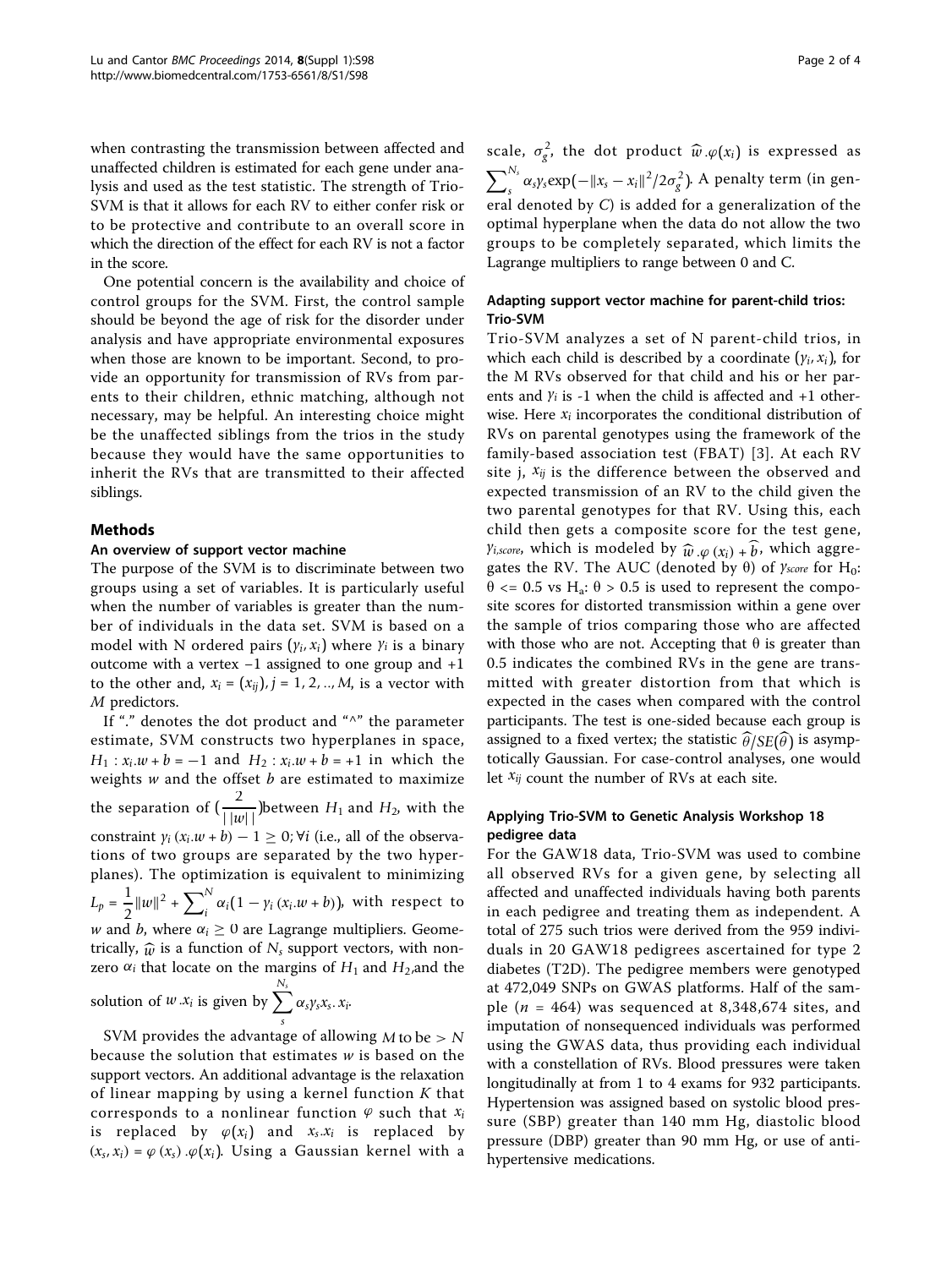Trio-SVM accepted the input of the GAW18 pedigree data in linkage format, and the noninformative sites in which no RVs were observed were removed. All trios with two parents available were gleaned from the pedigrees and treated as if they were independent for these analyses. However, because they are not independent and LD reaches much greater distances in pedigrees than in independent samples, significant results with Trio-SVM may lead to false positives in such pedigrees. Specifically, for a disorder, if there is a causal common variant, its haplotype will segregate with the disorder throughout the pedigree. Any RVs that are on the haplotype in the pedigrees will be carried along with it, and genes that happen to have many RVs on that haplotype will be implicated. If the RVs are not in the causal gene, a type I error regarding association will occur.

Analyses were focused on chromosome 3, as suggested by the GAW18 organizers. Two T2D GWAS candidate genes, ADCY5 at (3q21.1) [[4\]](#page-3-0) and UBE2E2 (3p24.2) [[5](#page-3-0)], on a different arm of chromosome 3 were tested using Trio-SVM. For comparison, SVM without transmission information was used to analyze 108 founders consisting of 67 cases and 41 control participants.

## Trio-SVM type I and type II error rates using the simulated pedigree data

Two hundred replicates of the genotyped data in the GAW18 pedigrees with the trait simulated under specific genetic models were available for assessments of type I and II statistical errors. The genes on chromosome 3 that were predisposing and nonpredisposing in the simulated models were tested. RVs were included in the analysis when their frequencies were less than 0.01 and less than 0.03 in two separate assessments. These analyses were performed on the simulated trait, hypertension, defined in two ways: (a) adjusted by age, age  $\times$  gender, gender, and use of antihypertensive medications and (b) not adjusted. Covariates were included using linear mixed models with a random effect to account for the intrapedigree correlation. The traits were adjusted to age 38, no medications, and male gender. Power analyses were based on evaluating the predisposing gene MAP4, and the type I errors were assessed for the nonpredisposing gene, ARL13B (93.8 Mb), located between RYBP (72.5Mb) and B4GALT4 (118.9Mb), where both influenced DBP or SBP. To evaluate the power in a larger sample size, 500 and 1000 trios were drawn from the 200 replicates using bootstrap sampling.

Trio-SVM was evaluated using a Gaussian kernel ( $\sigma_G^2$ fixed at 1) and 5-fold cross-validation for model selection across different C, from 1 to 10.

## Results and discussion

## Trio-SVM analysis of type 2 diabetes candidate genes

Table 1 reports the results of the two candidate genes tested for association in the GAW18 pedigrees with Trio-

| Table 1 Trio-SVM analyses of candidate genes in GAW18 |  |  |
|-------------------------------------------------------|--|--|
| trios and founders                                    |  |  |

|                     |              | Trios ( $n = 275$ )<br>66 case trios<br>209 control trios |                 | Founders ( $n = 108$ )<br>50 cases founders<br>58 control founders |                 |  |
|---------------------|--------------|-----------------------------------------------------------|-----------------|--------------------------------------------------------------------|-----------------|--|
| Gene (#Bp)          | #RV<br>sites | AUC (SE)                                                  | <i>p</i> -Value | AUC (SE)                                                           | <i>p</i> -Value |  |
| ADCY5<br>(166, 249) | 426          | 0.637<br>(0.040)                                          | $3.2F - 04$     | 0.554<br>(0.056)                                                   | 0.17            |  |
| UBF2F2<br>(387,512) | 917          | 0.575<br>(0.041)                                          | 0.035           | 0.539<br>(0.057)                                                   | 0.25            |  |

AUC, the area under the curve: RV, rare variant: SE, standard error.

SVM. They both show association with hypertension with p-values of 3.2E-04 for ADCY5 at 3q21.1 and 0.035 for UBE2E2 at 3p24.2. For this analysis, genes were selected on both arms of chromosome 3 because we wanted to see if we could detect independent signals given the poor resolution because of LD in pedigrees. Association in the set of 108 founders, in which 58 independent cases were compared with 50 independent control participants, was not detected. However, this limited sample provides very low power. A significant  $p$ -value for the AUC statistic has two possible interpretations. Either a consistent set of SNPs is responsible for the signals in a gene or different variants are contributing to the signals in the different pedigrees [[6\]](#page-3-0). However, disentangling these with the large number of variants contributing to these signals is not straightforward.

## Trio-SVM: power and type I error

Table [2](#page-3-0) summarizes the assessments of power and type I error. In the adjustment, we used the averages of slope estimates over 200 linear mixed models on the 200 replicates. The powers were increased by the adjustment. Of the sites with minor allele frequencies (MAFs) less than 0.03, 9 individual variants explained a total variance of 1.73 to 2.04% in DBP or SBP traits while the variant, temp\_323826, was removed in the set of MAF less than 0.01 that explained a total variance of 0.8 to 0.9%. The maximum power, 0.19, was achieved by using the adjusted simulated traits and was increased by 0.05 as adding 91 sites (0.01  $\langle \text{MAF } \langle 0.03 \rangle$ ). The small increment may be a result of the fact that the sites in LD with the functional variant, temp\_323826, were already included in the group with MAFs less than 0.01. Subsequently, we evaluated the power of MAFs less than 0.03 using large samples generated from the bootstrap and the adjusted simulated traits (Table [3](#page-3-0)). A 0.80 power at 0.05  $\alpha$  was nearly reached using 500 trios, and the power was over 0.80 at a more stringent  $\alpha$  (0.0001) using 1000 trios. It is of importance that type I errors distributed around 0.05 and were not inflated by the adjustment.